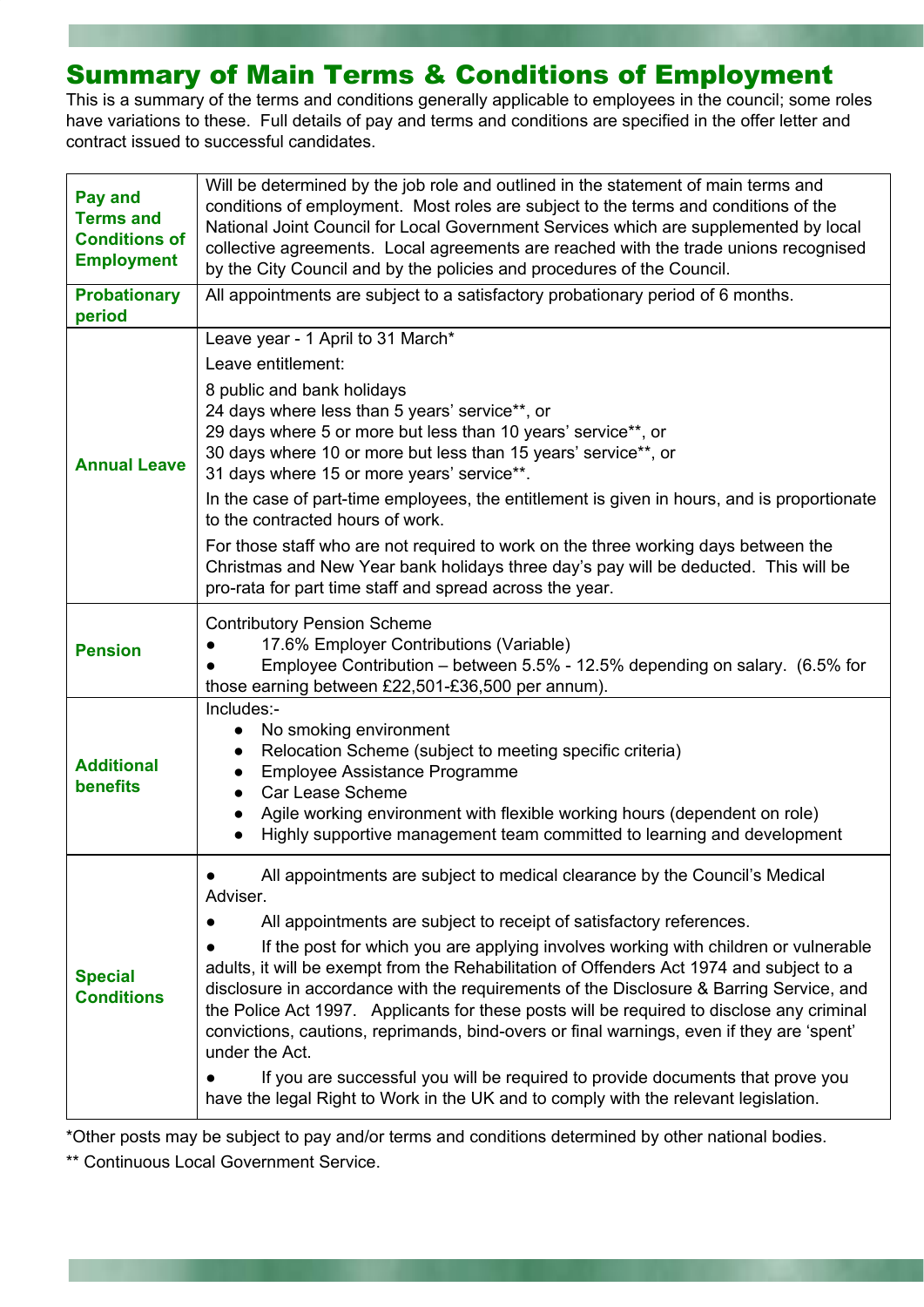## GUIDANCE ON DECLARATION OF CRIMINAL OFFENCES

BEFORE COMPLETING THE JOB APPLICATION FORM, PLEASE READ THE FOLLOWING NOTES CAREFULLY: Applicants should note that providing false information to obtain employment is a criminal offence [S16 Theft Act]

Under the provision of the Rehabilitation of Offenders Act 1974, job applicants do not usually have to disclose information on certain convictions after a set period of time, as they become 'SPENT' (except those resulting in prison sentences of over four year, sentences of detention for young offenders, and all public protection sentences). However, there are exemptions to this which mean that for some jobs convictions must be declared and can never be considered 'spent'. Information on when a conviction, a caution or a bindover is considered 'spent' is given below.

Having a criminal record will not necessarily bar you from working with us. This will depend on the nature of the position and the circumstances and background of your offences. Any information given will be treated confidentially and only considered in relation to the post for which you are applying. You must give details on your Job Application Form of any offences, convictions, cautions or bindovers you have, or any court cases that you have pending.

## **EXEMPTIONS**

If you are applying for a job in any of the following categories, you **MUST** disclose any convictions, cautions, reprimands or final warnings that are not "protected" as defined by the Rehabilitation of Offenders Act 1974 (Exceptions) Order 1975 (as amended in 2013):-

- Regulated activity with children and other activities which involve working closely with children such as caring for, training, supervising or being solely in charge of children under 18 (including adoption, fostering, day care and childminding)
- Regulated activity and other activities which involve caring for, training, supervising or being solely in charge of other people in vulnerable circumstances (including social work and advocacy services)
- Employment in healthcare professions

If you are offered a job in these or other sensitive categories, you will be required to complete a further form and to authorise the Council to undertake a Disclosure check through the Disclosure & Barring Service who will release to the Council information concerning any relevant criminal convictions. This is handled in accordance with our DBS policy and the DBS Code of practice. Copies are available on request. In addition, if those subject to a DBS check have worked or been resident overseas in the last five years they will be required to provide a 'STATEMENT OF GOOD CONDUCT' covering the period. This Statement of good conduct is usually provided by the relevant embassy or police force and is arranged by the applicant.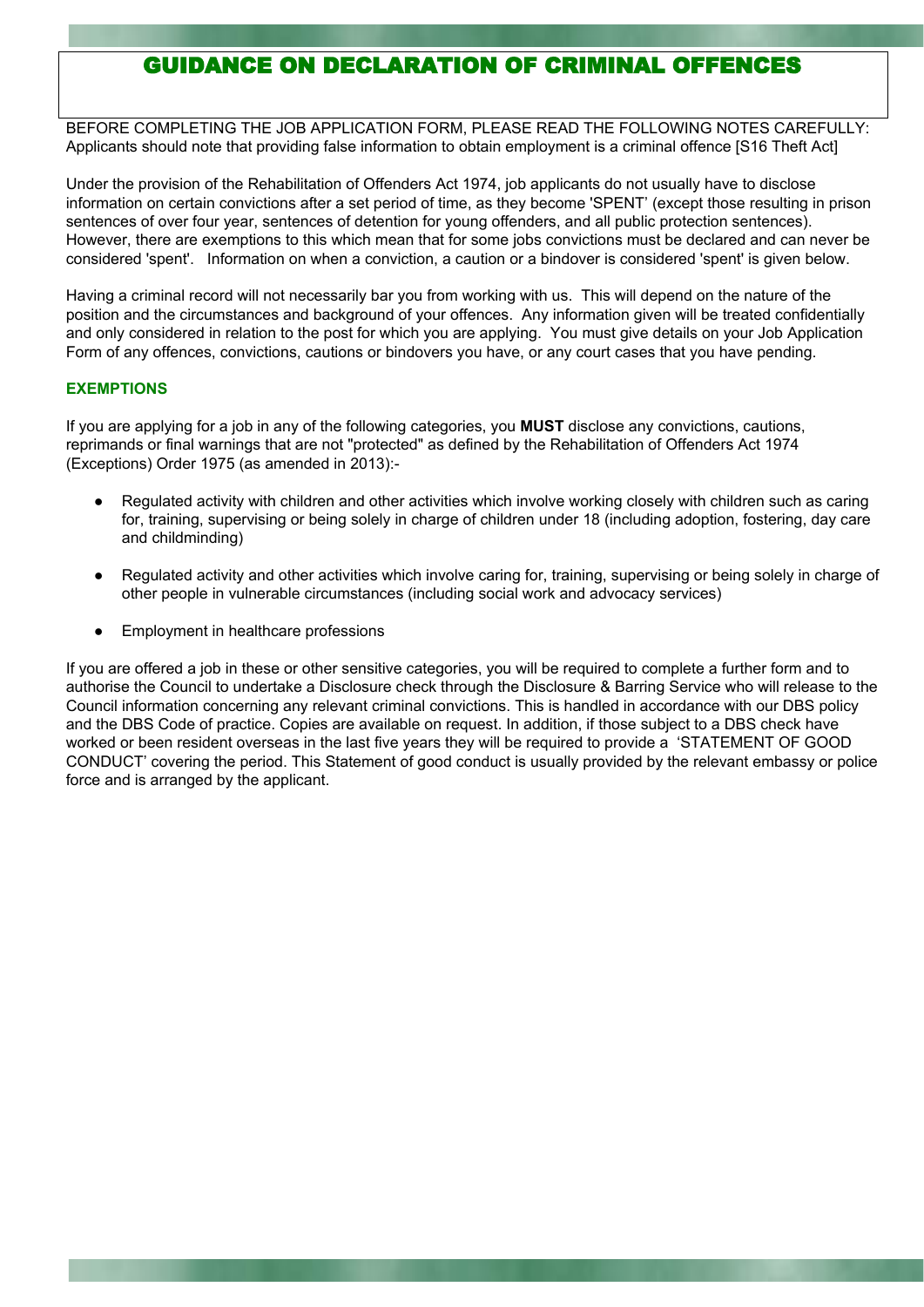## **REHABILITATION PERIODS**

The rehabilitation period (the length of time before a caution or conviction becomes spent) is determined by the type of disposal administered or the length of the sentence imposed. Rehabilitation periods that run beyond the end of a sentence are made up of the total sentence length plus an additional period that runs from the end of the sentence, which is called the 'buffer period'. Other rehabilitation periods start from the date of conviction or the date the penalty was imposed.

The amendments to the Exceptions Order 1975 (2013) provide that certain spent convictions and cautions are 'protected' and are not subject to disclosure to employers, and cannot be taken into account. Guidance and criteria on the filtering of these cautions and convictions can be found at the Disclosure and Barring Service website.

The following sentences are exempt from the 1974 Act and can never become spent:

a. Sentence of imprisonment for life;

b. Sentence of imprisonment, youth custody, detention in a young offender institution or corrective training of over 4 years;

c. Sentence of preventive detention;

d. Sentence of detention during Her Majesty's pleasure or for life;

e. Sentence of custody for life;

f. Public protection sentences (imprisonment for public protection, detention for public protection, extended sentences of imprisonment or detention for public protection and extended determinate sentences for dangerous offenders).

The 'buffer periods' are halved for those who are under 18 at date of conviction (save for custodial sentences of six months or less where the 'buffer period' is 18 months).

| Sentence/disposal                                                                                                          | <b>Buffer period for adults</b><br>(18 and over at the time of conviction<br>the time the disposal<br>is<br>or<br>administered).<br>This applies from the end date of the<br>sentence (including the licence<br>period). | Buffer<br>period for young<br>people (under 18 at the time<br>of conviction or the time the<br>disposal is administered).<br>This applies from the end<br>of<br>the<br>date<br>sentence<br>(including<br>licence<br>the<br>period). |
|----------------------------------------------------------------------------------------------------------------------------|--------------------------------------------------------------------------------------------------------------------------------------------------------------------------------------------------------------------------|-------------------------------------------------------------------------------------------------------------------------------------------------------------------------------------------------------------------------------------|
| Custodial sentence* of over 4 years, or a<br>public protection sentence                                                    | Never spent                                                                                                                                                                                                              | Never spent                                                                                                                                                                                                                         |
| Custodial sentence of over 30 months (2 $\frac{1}{2}$ )<br>years) and up to and including 48 months<br>$(4 \text{ years})$ | 7 years                                                                                                                                                                                                                  | $3\frac{1}{2}$ years                                                                                                                                                                                                                |
| Custodial sentence of over 6 months and<br>up to and including 30 months $(2 \frac{1}{2} \text{ years})$                   | 4 years                                                                                                                                                                                                                  | 2 years                                                                                                                                                                                                                             |
| Custodial sentence of 6 months or less                                                                                     | 2 years                                                                                                                                                                                                                  | 18 months                                                                                                                                                                                                                           |
| Community order or youth rehabilitation<br>order**                                                                         | 1 year                                                                                                                                                                                                                   | 6 months                                                                                                                                                                                                                            |

\*Custodial sentence includes a sentence of imprisonment (both an immediate custodial sentence and a suspended sentence), a sentence of detention in a young offender institution, a sentence of detention under section 91 of the Powers of Criminal Courts (Sentencing) Act 2000, a detention and training order, a sentence of youth custody, a sentence of corrective training and a sentence of Borstal training.

\*\*In relation to any community or youth rehabilitation order which has no specified end date, the rehabilitation period is 2 years from the date of conviction.